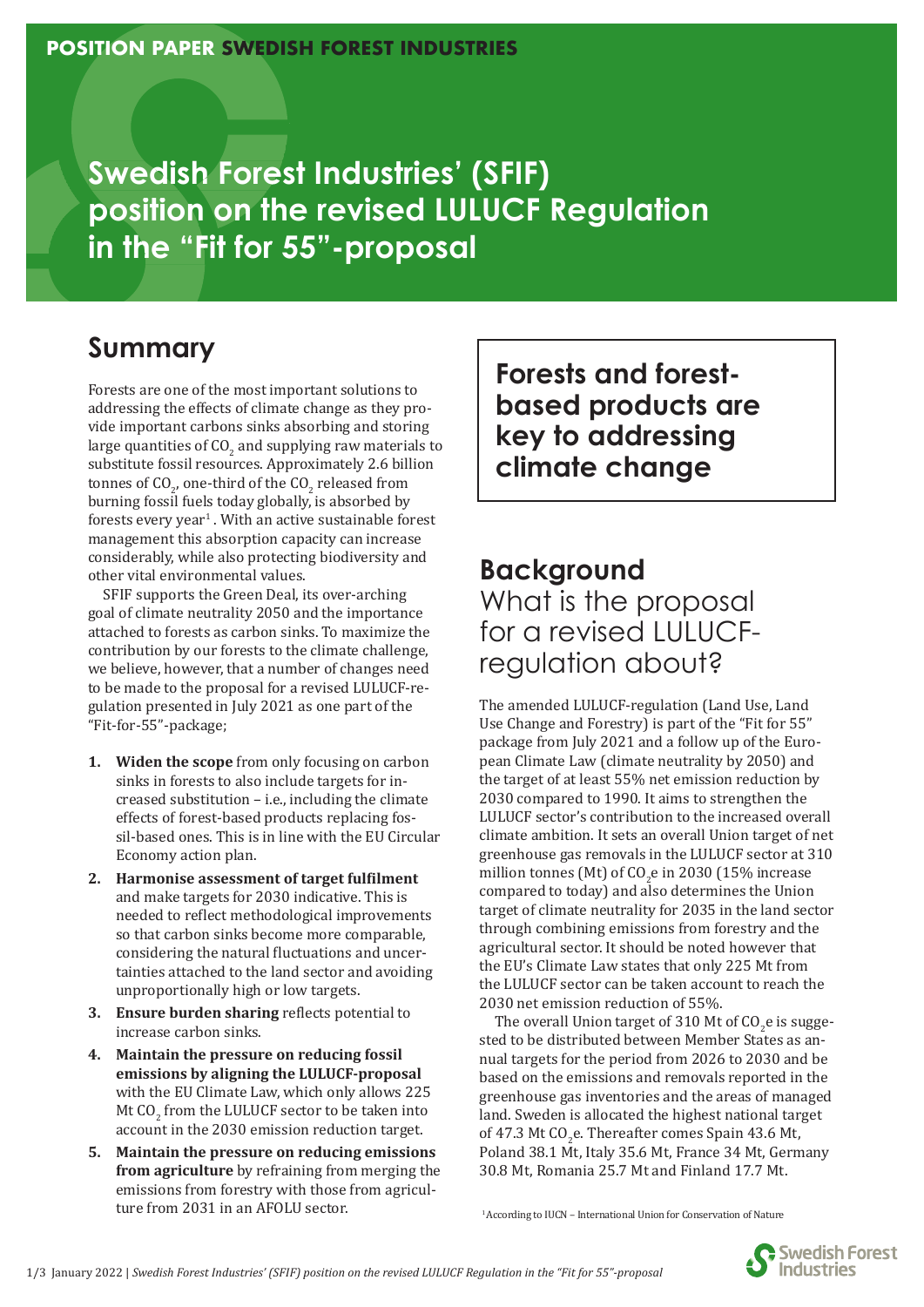### **Position by SFIF: Main arguments**

**1. Widen the scope from only focusing on carbon sinks in forests to also include targets for increased substitution – i.e., including the climate effects of forest-based products replacing fossil-based ones. This is in line with the EU Circular Economy action plan.**

Every year, 42 million tonnes of fossil  $CO<sup>2</sup>$  can remain in the ground thanks to the use of wood products, fiber-based products and renewable energy from the Swedish forests instead of corresponding products of oil and coal<sup>2</sup>.

A reduction in Swedish forest harvests by 15 percent, which would be the consequence of the current LU-LUCF-proposal, would mean that about 6 million tonnes of extra carbon dioxide would be released into the atmosphere each year, if forest-based products were replaced by fossil products.

A report on the contribution of the EU forest-based sector estimates the overall climate change mitigation effect to 806 million tonnes of  $CO<sub>2</sub>$ e annually<sup>3</sup>. This corresponds to 20 percent of all fossil emissions in the European Union. Roughly half of this mitigation bene�it comes from the displacement of fossil-based emissions.

Hence, products and energy from forests are just as central to climate change mitigation as large and growing forests that absorb and store carbon. The way the proposal is designed leads to a prioritisation of carbon storage in forests over the production of renewable raw materials for products and bioenergy. This means less climate bene�it already in the short term as less renewable and sustainable raw materials would be available to make products that we need in our every-day lives helping us use fewer products made of oil and coal<sup>4</sup>. It would also be in contradiction with the EU strategy on a Circular Economy which aim as increasing the use of renewable and recyclable products.

In contrast to narrowly focusing on carbon sinks, we propose an effective and long-term sustainable climate policy that focuses on sustainably increased growth in the forest combined with targets for increased substitution of fossil materials. Measuring and annually reporting the substitution effect from the forest-based value-chain would shed light on the forest's entire climate bene�it. The proposal to enlarge the scope of the Harvested Wood Products categories is a step in the right direction. Developing stronger policies for Bioenergy Carbon Capture and Storage (BECCS) would be another.

**2. Harmonise assessment of target fulfilment and make targets for 2030 indicative. This is**  needed to reflect methodological improve**ments so that carbon sinks become more**  comparable, considering the natural fluctu**ations and uncertainties attached to the land sector and avoiding unproportionally high or low targets.**

The land sector carbon sink is prone to natural fluctuation outside human control as well as uncertainties in exact measurements of carbon flows. It is therefore important that Member States continuously aim to improve methodologies for measuring carbon flows and that these improvements are reflected in the assessment of target ful�ilment.

When assessing LULUCF target fulfilment against the baseline, the same methodology should be used so as not to compare apples and oranges. For this reason, it would be appropriate to make the national targets for 2030 indicative and refrain from setting yearly targets for 2026-2029, keeping in mind the natural fluctuations and uncertainties that characterize the land sector carbon sink.

The proposed target for Sweden is unproportionally high because the proposed increase of Sweden's sink with approximately 4 Mt  $CO<sub>2</sub>$ e is added to a baseline value based on data from 2020 that severely overestimates Sweden's carbon sink. In the 2021 national inventory report the statistical basis was improved and the numbers adjusted accordingly. Sweden's target should therefore be revised to reflect the more complete statistics that is now available.

According to the most recent and best available data, Sweden's LULUCF carbon sink was 35 Mt CO<sub>2</sub>e in 2019. The proposed 2030 target for Sweden of 47 Mt  $CO<sub>2</sub>$ e would mean an increase of around 30 percent to be achieved in less than 10 years. This is a very short time in the context of a slow-growing forest ecosystem with a life cycle that can be more than 100 years in Northern Sweden. Achieving the target by increasing forest growth is not realistic at this scale in this time frame. Therefore, in practise achieving the target would require a reduction of the forest harvest level of 15 percent.

Reducing forest harvests means reduced use of forest-based products and energy and increased use of fossil-based ones (see above under 1 what this would mean in reduced climate benefits).

 <sup>2.</sup> https://www.forestindustries.se/siteassets/dokument/rapporter/swedish-forestry-sectors-climate-contribution.pdf

 <sup>3.</sup> https://www.cepi.org/wp-content/uploads/2020/07/Cepi\_-study.pdf

 <sup>4.</sup> https://www.skogsindustrierna.se/siteassets/dokument/rapporter/report-the-forest-carbon-debt-illusion2.pdf